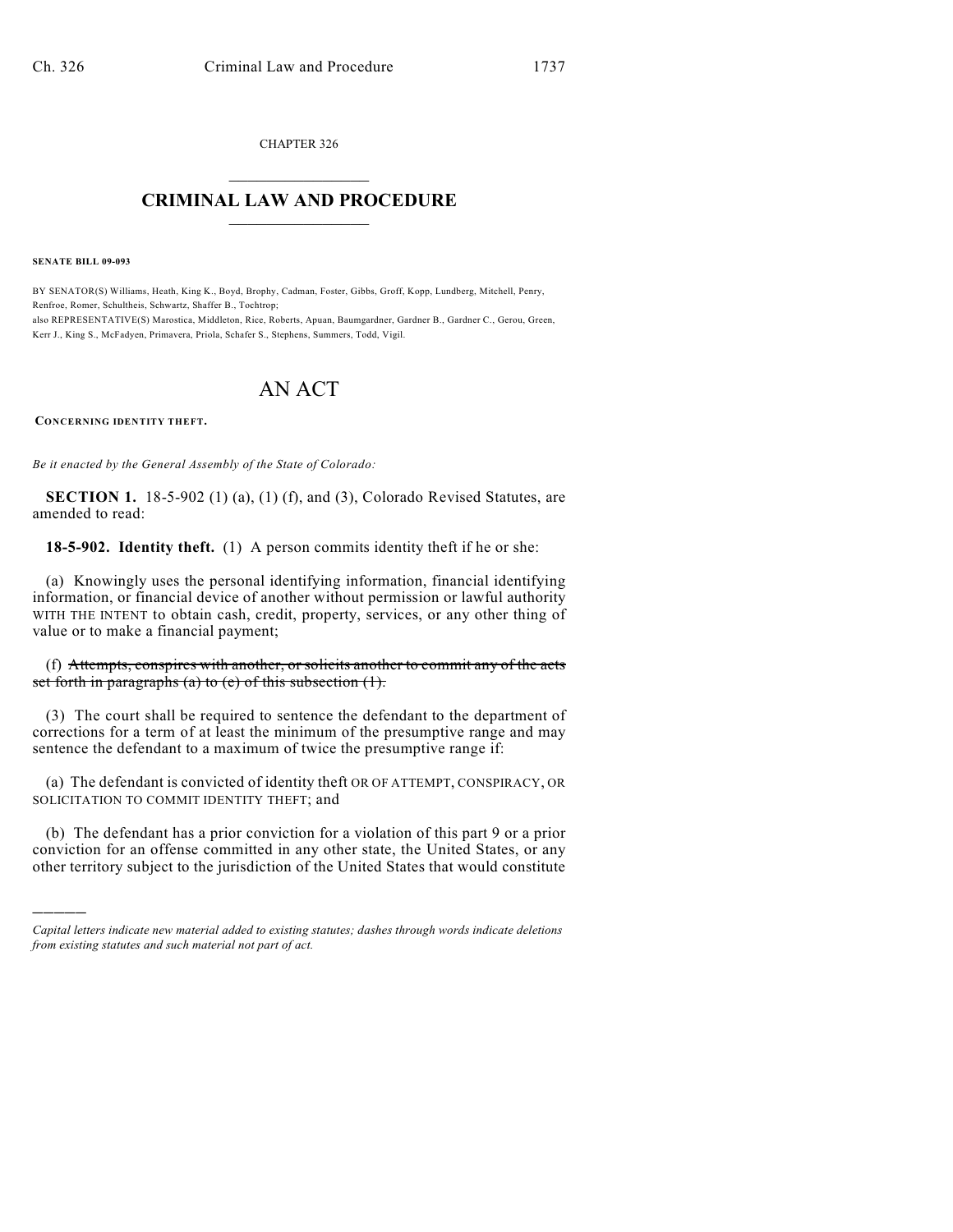a violation of this part 9 if committed in this state, OR FOR ATTEMPT, CONSPIRACY, OR SOLICITATION TO COMMIT A VIOLATION OF THIS PART 9 OR FOR ATTEMPT, CONSPIRACY, OR SOLICITATION TO COMMIT AN OFFENSE IN ANOTHER JURISDICTION THAT WOULD CONSTITUTE A VIOLATION OF THIS PART 9 IFCOMMITTED IN THIS STATE.

**SECTION 2.** Part 9 of article 5 of title 18, Colorado Revised Statutes, is amended BY THE ADDITION OF A NEW SECTION to read:

**18-5-903.5. Criminal possession of an identification document.** (1) A PERSON COMMITS CRIMINAL POSSESSION OF AN IDENTIFICATION DOCUMENT IF THE PERSON KNOWINGLY HAS IN HIS OR HER POSSESSION OR UNDER HIS OR HER CONTROL ANOTHER PERSON'S ACTUAL DRIVER'S LICENSE, ACTUAL GOVERNMENT-ISSUED IDENTIFICATION CARD, ACTUAL SOCIAL SECURITY CARD, OR ACTUAL PASSPORT, KNOWING THAT HE OR SHE DOES SO WITHOUT PERMISSION OR LAWFUL AUTHORITY.

(2) (a) CRIMINAL POSSESSION OF ONE OR MORE IDENTIFICATION DOCUMENTS ISSUED TO THE SAME PERSON IS A CLASS 1 MISDEMEANOR.

(b) CRIMINAL POSSESSION OF TWO OR MORE IDENTIFICATION DOCUMENTS, OF WHICH AT LEAST TWO ARE ISSUED TO DIFFERENT PERSONS, IS A CLASS 6 FELONY.

**SECTION 3.** 16-5-401 (4.5), Colorado Revised Statutes, is amended BY THE ADDITION OF A NEW PARAGRAPH to read:

**16-5-401. Limitation for commencing criminal proceedings and juvenile delinquency proceedings.** (4.5) The period within which a prosecution must be commenced shall begin to run upon discovery of the criminal act or the delinquent act for:

(m.5) OFFENSES RELATING TO IDENTITY THEFT, PURSUANT TO PART 9 OF ARTICLE 5 OF TITLE 18, C.R.S.;

**SECTION 4.** 18-17-103 (5) (b) (IV), Colorado Revised Statutes, is amended to read:

**18-17-103. Definitions.** As used in this article, unless the context otherwise requires:

(5) "Racketeering activity" means to commit, to attempt to commit, to conspire to commit, or to solicit, coerce, or intimidate another person to commit:

(b) Any violation of the following provisions of the Colorado statutes or any criminal act committed in any jurisdiction of the United States which, if committed in this state, would be a crime under the following provisions of the Colorado statutes:

(IV) Offenses involving fraud, as defined in sections 18-5-102 (forgery), 18-5-104 (second degree forgery), 18-5-105 (criminal possession of forged instrument), 18-5-109 (criminal possession of forgery devices), 18-5-110.5 (trademark counterfeiting), 6-16-111, C.R.S., (felony charitable fraud), 18-5-206 (defrauding a secured creditor or debtor), 18-5-403 (bribery in sports), 18-5-113